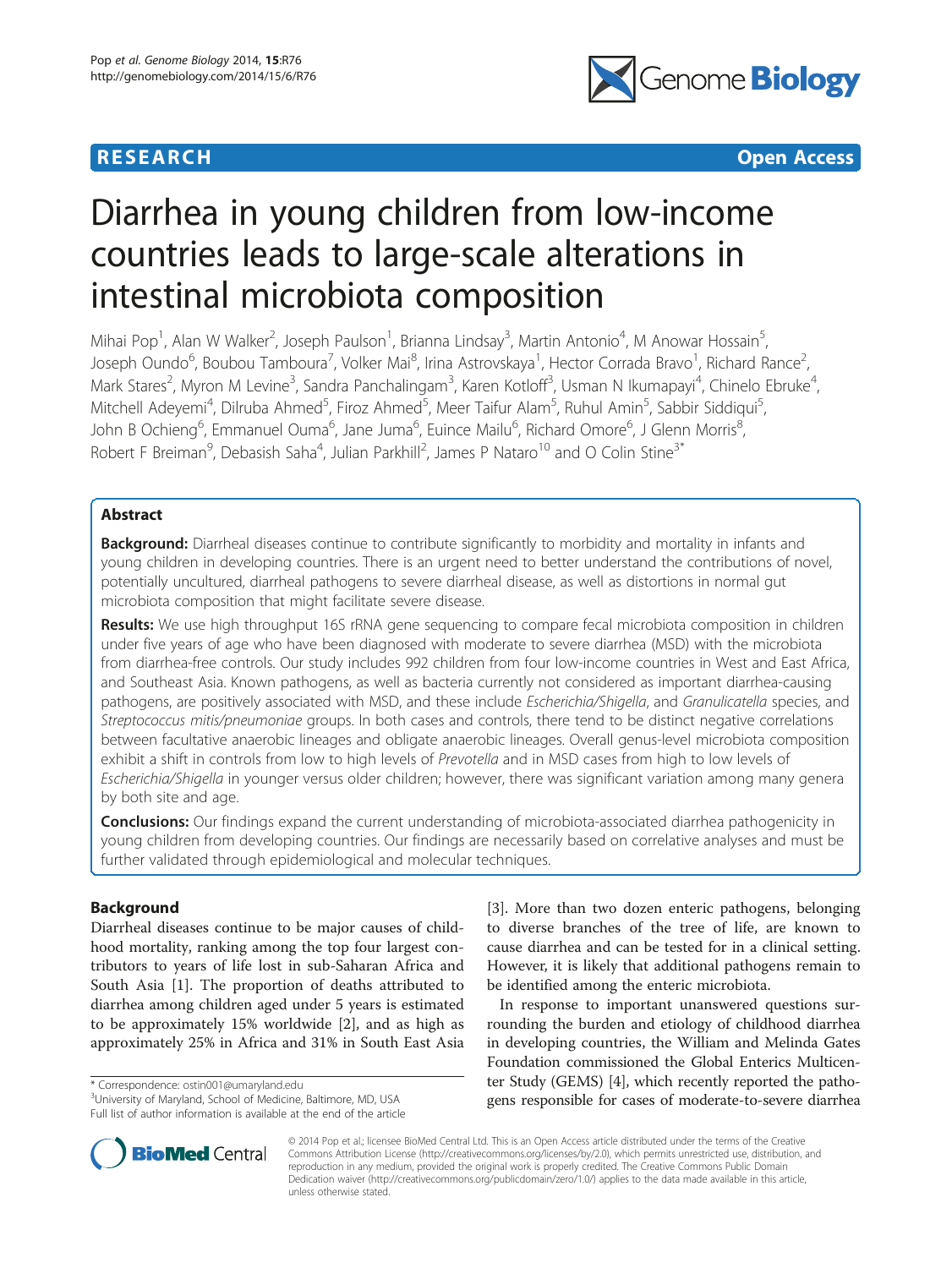(MSD) in seven impoverished countries of sub-Saharan Africa and south Asia. Importantly, for approximately 60% of MSD cases in GEMS, no known pathogen could be implicated by conventional diagnostic methods [[5](#page-9-0)]. These observations highlight the potential presence of previously undiscovered pathogens, and/or possible interactions between pathogens and other members of the intestinal microbiota (both pathogenic and commensal) that may either exacerbate the clinical manifestation or protect the host from disease.

Here we apply molecular techniques to survey the intestinal microbiota in a subset of GEMS cases and controls. Our study comprises 992 children from four underdeveloped countries in West Africa (The Gambia and Mali), East Africa (Kenya), and South Asia (Bangladesh), representing a subset of the over 25,000 GEMS children enrolled. Our results shed additional light on potential mechanisms underlying MSD in children of developing countries. Prior to presenting these results we would like to stress that our analyses are, by necessity, correlative and the results presented here must be validated through epidemiological and molecular analyses, several of which are already underway.

## Results and discussion

#### Description of data

Our data comprise roughly equal proportions of cases and controls (0.51 vs. 0.49, respectively) from four sites: Bangladesh ( $N = 206$ ), The Gambia ( $N = 269$ ), Kenya ( $N = 269$ 305), and Mali ( $N = 212$ ). Approximately 55% of the subjects were boys. Of 992 samples, 508 were from patients with MSD (Table 1). The children ranged in age from newborn to 59 months. We stratified them into five age categories: 0 to 5 months ( $N = 112$ ), 6 to 11 months ( $N =$ 308), 12 to 17 months ( $N = 173$ ), 18 to 23 months ( $N = 173$ ) 146), and 24 to 59 months ( $N = 253$ ). There were no significant differences between the proportion of cases and controls in each country and from each age group (Table 1). The sequencing of PCR amplified 16S rRNA genes resulted in 3,584,096 reads passing quality checks. Each sample had at least 1,000 reads, and there were an average of 3,613 reads per sample. The reads were clustered using DNAclust [[6\]](#page-9-0) into 97,666 operational taxonomic units (OTUs). Of these, 21,247 passed chimera checking, were detected in more than five samples, or represented at least 20 sequences in a single sample, and were included in further analysis. The number of OTUs per sample ranged from 55 to 1252, with a median of 380 and an average of 412. The mean OTU size was 138, ranging from 5 (by definition) to 192,978 (with median OTU size = 15 sequences). Representative sequences from the 21,247 OTUs matched 728 distinct taxa from 161 genera. Among these, 4,730 (22 %) did not have good (>100 bp exact match, >97% identity) matches to isolate

| Table 1 Demographics of the children |  |
|--------------------------------------|--|
|--------------------------------------|--|

|                      | Demographic characteristics for samples ( $N = 992$ ), N (%) |                       |              |                           |  |
|----------------------|--------------------------------------------------------------|-----------------------|--------------|---------------------------|--|
|                      | MSD<br>$N = 508$                                             | Controls<br>$N = 484$ | P value      | <b>Total</b><br>$N = 992$ |  |
| Age groups by months |                                                              |                       | 0.1788       |                           |  |
| $0$ to 5             | 58 (11)                                                      | 54 (11)               |              | 112(11)                   |  |
| 6 to 11              | 171 (34)                                                     | 137 (28)              |              | 308 (31)                  |  |
| 12 to 17             | 93 (18)                                                      | 80 (17)               |              | 173 (17)                  |  |
| 18 to 23             | 70 (14)                                                      | 76 (16)               |              | 146 (15)                  |  |
| 24 to 59             | 116(23)                                                      | 137 (28)              |              | 253 (26)                  |  |
| Country              |                                                              |                       | 0.3622       |                           |  |
| The Gambia           | 138 (27)                                                     | 131 (27)              |              | 269 (27)                  |  |
| Mali                 | 110(22)                                                      | 102(21)               |              | 212 (21)                  |  |
| Kenya                | 165(32)                                                      | 140 (29)              |              | 305 (31)                  |  |
| Bangladesh           | 95 (19)                                                      | 111(23)               |              | 206 (21)                  |  |
| Gender               |                                                              |                       | 0.5785       |                           |  |
| Male                 | 286 (56)                                                     | 264 (54)              |              | 550 (55)                  |  |
| Female               | 222 (44)                                                     | 220 (46)              |              | 442 (45)                  |  |
| Dysenteric stools    |                                                              |                       |              |                           |  |
|                      | 140 (28)                                                     | 7(1)                  | $< 10^{-16}$ | 147 (15)                  |  |

All ages are in months. P values test independence of MSD cases and controls with regards to demographic variable. P values for age in months (treated as a continuous variable) computed by independent samples t-test. P values for categorical variables calculated using chi-square test.

MSD: Moderate-to-severe diarrhea.

sequences from the Ribosomal Database Project (RDP). These were flagged as 'unassigned' in our analysis and are discussed further below. These sequences are not simply an artifact of our stringent alignment criteria as evidenced by the fact that a re-analysis of the 6,879 most abundant OTUs using the reference-based OTU picking algorithm implemented in Qiime [[7](#page-9-0)] failed to classify a similar proportion of sequences (2,162 or 31% of the abundant OTUs).

#### Microbiota variations by age

The well documented [[8-10](#page-9-0)] succession of the intestinal microbiota during child development is apparent in our non-diarrheal control samples (Figure [1](#page-2-0)A). During the first year of life, the 'healthy' gut microbiota in our infant cohorts is characterized by comparatively low overall diversity and a relatively high proportion of facultatively anaerobic, and potentially pathogenic, organisms (for example, the Escherichia/Shigella group, which cannot be distinguished from each other by 16S rRNA gene sequences), organisms that are believed to play a role in the development of the host immune system [\[11,12\]](#page-9-0). In older ages, the dominance of these organisms is reduced, replaced by a corresponding increase in overall diversity (Figure [1B](#page-2-0)), accompanied by a particularly pronounced increase in the proportional abundance of the bacterial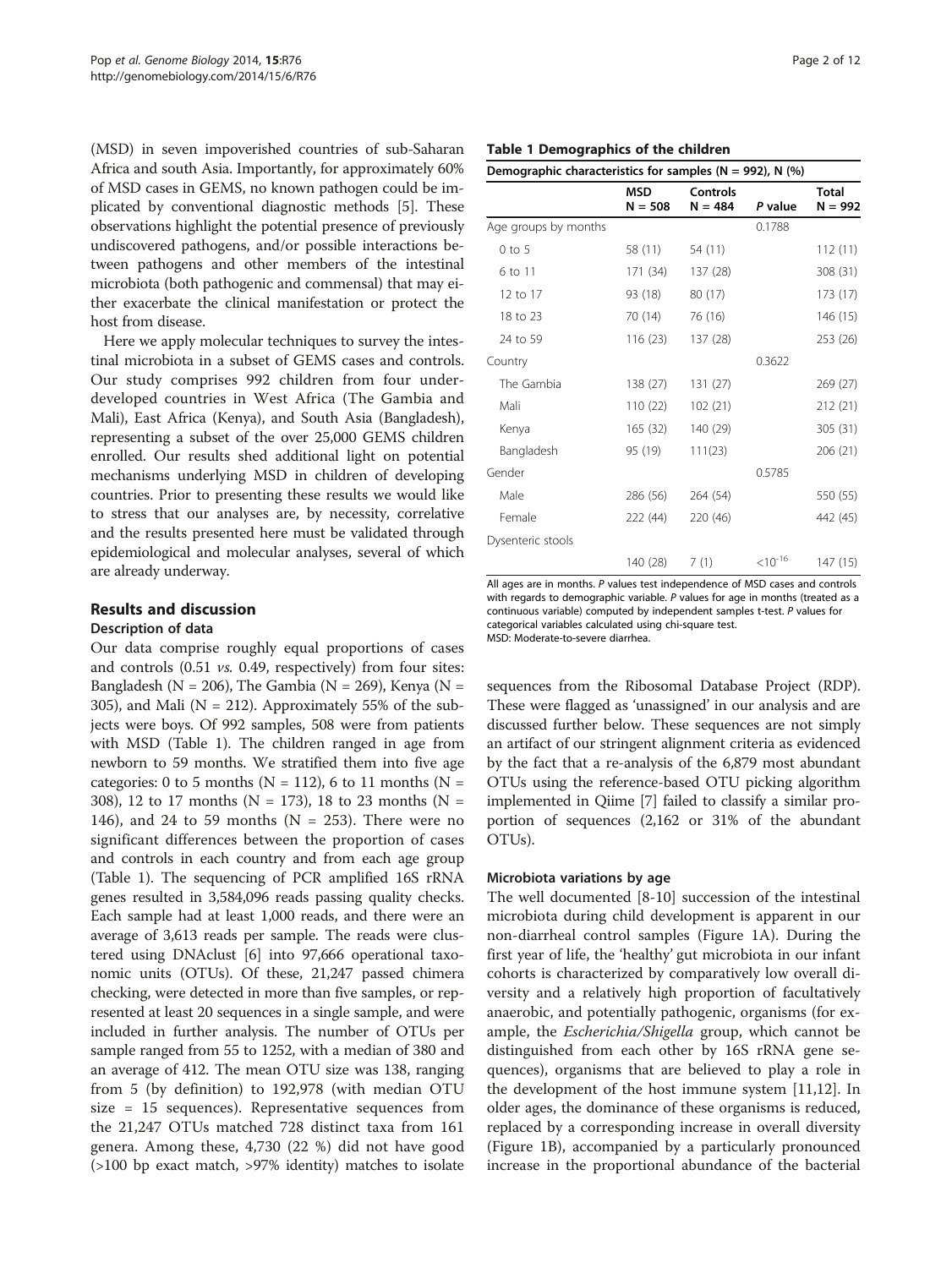<span id="page-2-0"></span>

genus Prevotella. These changes are most evident in our non-diarrheal control samples, where the genus Prevotella increases from approximately 12% to approximately 48% proportional abundance during the first 5 years of life, while the Escherichia genus drops from about 20% proportional abundance in infants under 6 months of age to approximately 1% in 2- to 5-year-olds (Additional file [1:](#page-9-0) Table S1). Two other genera, Veillonella and Streptococcus also exhibit significant decreases with increasing age. Our data also show an increase with increasing age in the proportion of a range of organisms (labeled

'unassigned' in Figure 1A and Additional file [1](#page-9-0): Table S1) that have no good quality matches to cultured isolates in public databases, and which appear to belong predominantly to obligate anaerobic bacteria (over 60% can be assigned by the RDP classifier to the Ruminococcaceae and Lachnospiraceae families of the Firmicutes phylum, which are relatively poorly represented in culture collec-tions [\[13\]](#page-9-0), as well as the *Bacteroidaceae* family). These previously-uncultured putative obligate anaerobes increase in proportional abundance from approximately 8% in diarrhea-free young children to approximately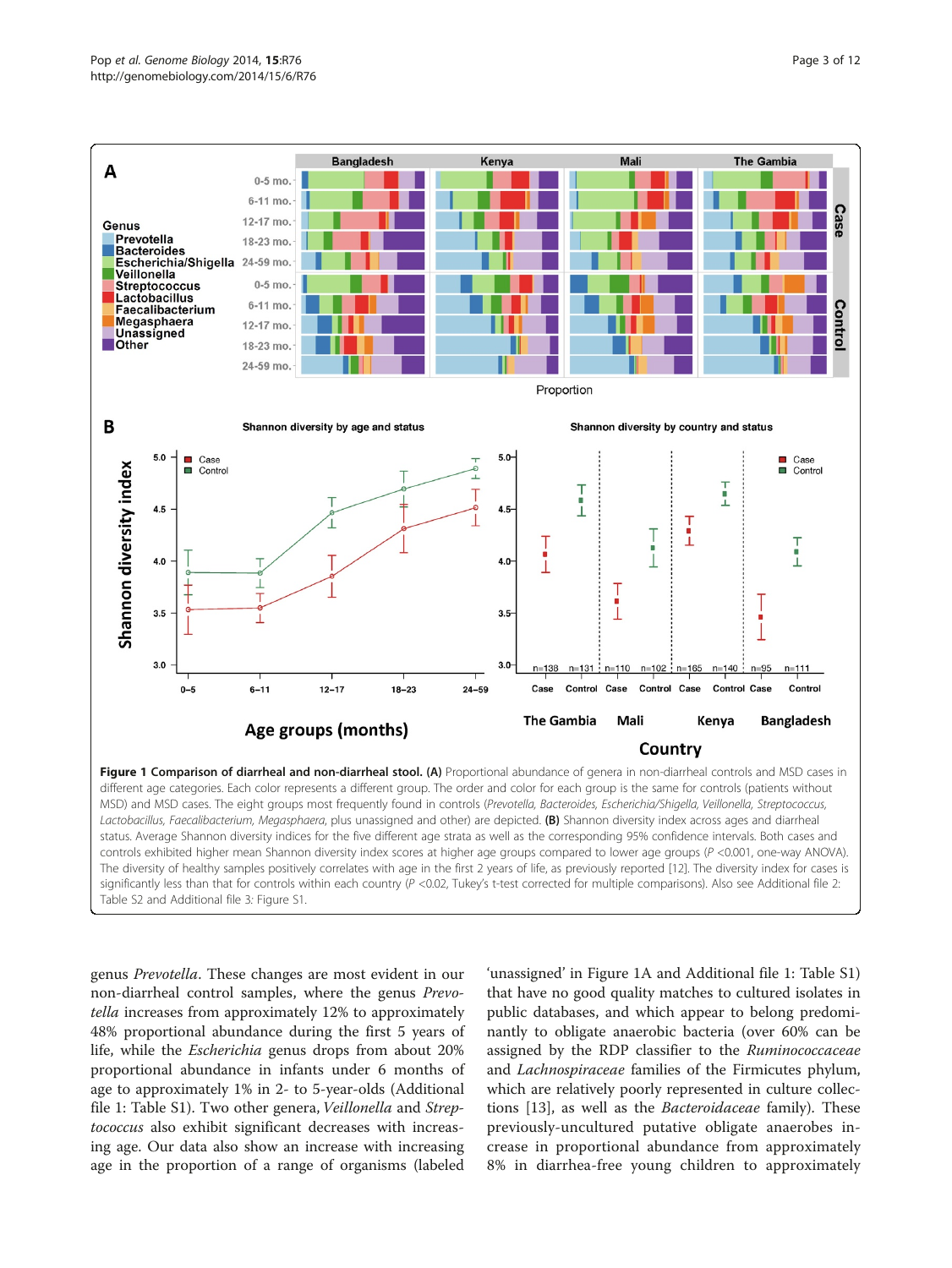23% in the older age group, consistent with increase in diversity within the intestinal microbiota and the known expansion of these groups, which are able to colonize the intestine in greater numbers as the complex polysaccharides they utilize for growth become a greater feature of the host diet [[14](#page-9-0)].

These observations broadly hold when stratifying by country of origin; however, country-specific effects are also apparent. For example, the samples from Bangladesh are different from the African countries, particularly in the younger age groups, and are characterized by a lower proportion of Prevotella sequences and a higher proportion of organisms from the Escherichia/Shigella and Streptococcus genera (Figure [1](#page-2-0)A and Additional file [1:](#page-9-0) Table S1).

The patterns observed within control samples were significantly different from patterns from patients with MSD; however, some overall age-related trends were similar. For example, Prevotella abundance correlates with age, albeit reaching a much lower peak, with only 23% abundance in the oldest age group (vs. 48% in controls,  $P < 10^{-16}$ ). Other obligate anaerobic microbes have lower proportional abundance among cases compared to controls: Bacteroides and the unclassified putative anaerobes are both 5% lower in cases, consistent with previous observations that indicate intestinal dysbiosis is associated with a decrease in the proportional abundance of obligate anaerobes [[15\]](#page-9-0). Among cases, Escherichia/Shigella and Streptococcus spp. maintain a high proportion across all age groups, though their preponderance drops significantly (41% to 13% and 18.5% to 7.5%, respectively) as children age. Furthermore it appears that Prevotella and Escherichia/Shigella are negatively correlated in MSD cases (Spearman rho = -0.55,  $P \leq 0.0001$ ). The disruption associated with diarrhea is also reflected in lower diversity values in MSD cases in every age group (Figure [1B](#page-2-0), Additional file [2](#page-9-0): Table S2, Additional file [3:](#page-9-0) Figures S1A-D).

Country-specific effects were also observed in diarrheal stool; for instance, in Kenya, diarrhea appeared to have a less marked effect on the microbiota (Figure [1A](#page-2-0) and Additional file [1](#page-9-0): Table S1). Escherichia/Shigella spp. were most common in Mali, accounting for 34% of the sequences, next most common in Bangladesh (24%) and least common in The Gambia (15%). Prevotella spp. were found in high proportional abundances in The Gambia (18%) and Kenya (19%). The genus Streptococcus is found in relatively high abundances in Bangladesh (21%) and The Gambia (13%) with lower abundances in Mali (10%) and Kenya (9%). As expected, the taxonomic diversity (Shannon diversity index) is significantly different between cases and controls in all countries ( $P$  <0.005, pairwise t-test). Of note, where Prevotella is more common (The Gambia and Kenya), the diversity is higher (Figure [1](#page-2-0)B).

## Taxonomic groups statistically increased or decreased in diarrhea

Multidimensional scaling analysis could not separate the diarrhea and diarrhea-free bacterial communities due to high inter-personal variation (Additional file [3](#page-9-0): Figure S3). We estimated the association of individual OTUs with disease using statistical tests addressing both presence-absence statistics (Fisher's exact test and logistic regression) and abundance-dependent statistics (using generalized linear models) that account for the number of OTU-specific sequences in each stool, and potential confounders such as sampling depth, age, and country (see Additional file [4:](#page-9-0) Table S3 for a full summary). The former address similar questions to those commonly targeted by the traditional culture-based epidemiological studies, while the latter allow us to assess how pathogen proportional abundance correlates with morbidity.

Ten OTUs were found to be positively associated with diarrhea by all statistical tests. The OTUs associated with MSD have high-similarity matches against database sequences from bacterial taxa in the *Escherichia/Shigella*, Granulicatella spp., and Streptococcus mitis/pneumoniae groups. When only abundance-dependent statistics are used to determine significance, an additional 18 OTUs are found to be highly associated with diarrhea, corresponding to the bacterial species Escherichia/Shigella, Campylobacter jejuni, and Streptococcus pasteurianus. When only considering presence/absence statistics, 43 additional OTUs are found to be associated with diarrhea, comprising the bacterial groups already discussed above as well as members of the genera Lactobacillus, Neisseria, Citrobacter, Erwinia, and Haemophilus. It is noteworthy that all of these organisms are either facultatively anaerobic or microaerophilic.

On the other hand, there were no OTUs positively associated with healthy stools by both statistical methods, reflecting the higher degree of inter-individual variation in microbiota content in healthy individuals. Considering only presence/absence statistics, there are 43 OTUs associated with non-diarrheal control samples. The genera associated with these control samples include members of the clostridial families Peptostreptococcaceae, Eubacteriaceae, and Erysipelotrichaceae, and the genera Clostridium sensu stricto, Dialister, Enterococcus, Prevotella, Ruminococcus, and Turicibacter. When considering only abundance statistics, an additional 19 OTUs are significantly associated with non-diarrhea samples and have high quality matches to database sequences corresponding to Bacteroides fragilis, Dialister, Megasphaera, Mitsuokella/Selenomonas, Prevotella spp., and Clostridium difficile. Thus, it can be seen that many obligate anaerobic bacterial lineages correlate with healthy status.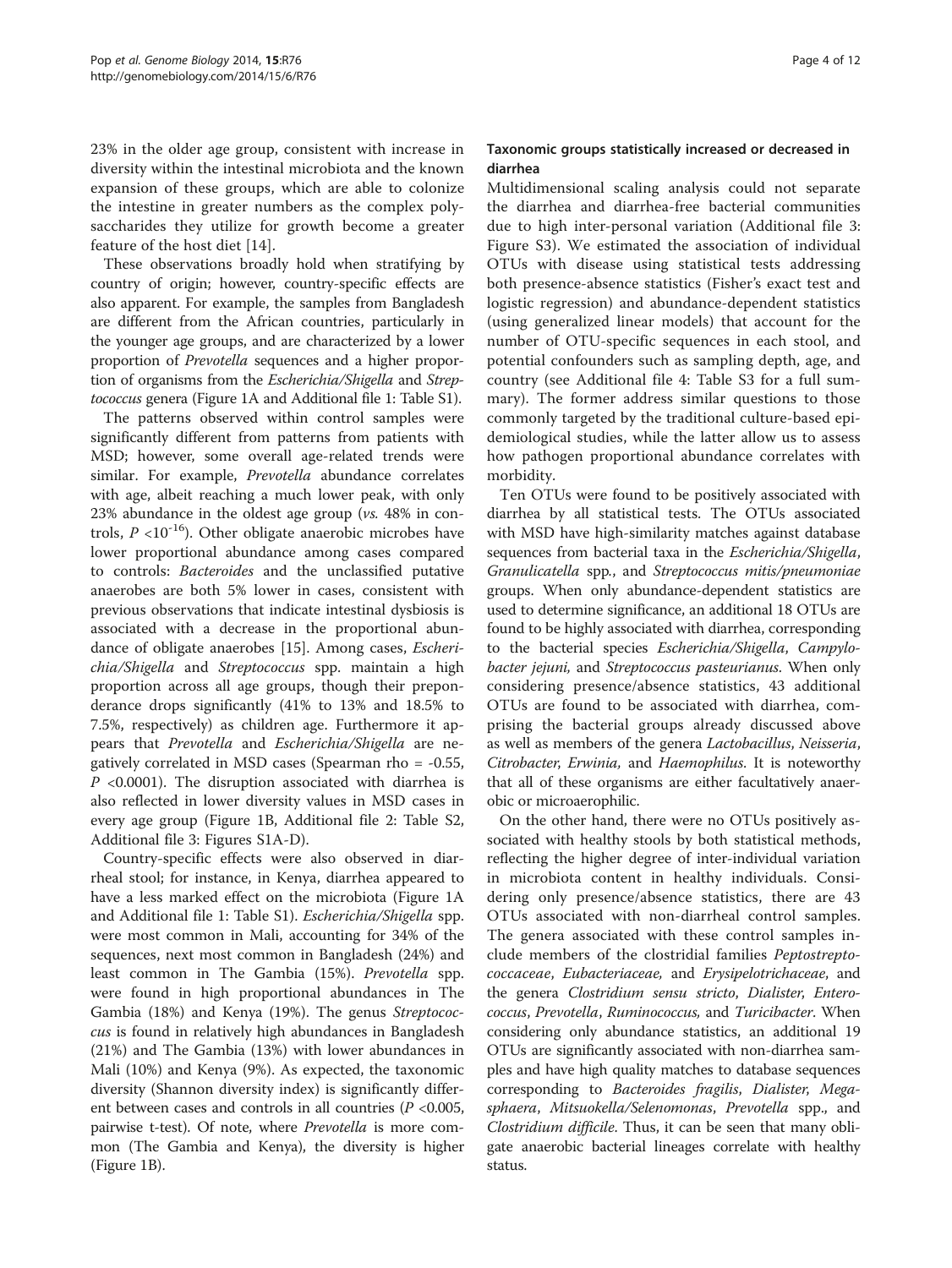#### Functional differences between cases and controls

The broad statements made above about oxygen tolerance in the diseased microbiota are supported by PICRUST [[16](#page-9-0)] analyses of our data. Specifically, this showed putative signatures of obligate anaerobic gut lineages to be enriched in the diarrhea-free samples (for example, glycolysis,  $P = 10^{-9}$ ; pyruvate metabolism,  $P = 10^{-7}$ ; short chain fatty acid biosynthesis,  $P = 10^{-3}$ ; xylene degradation,  $P =$  $10^{-7}$ ; and so on; all P values by Welch's t-test as computed by STAMP [\[17](#page-9-0)]), while oxygen dependent pathways (for example, the TCA cycle,  $P \le 10^{-15}$ ) are enriched in diseased samples.

#### Taxonomic groups correlated with dysentery

We segregated diarrheal stool based on diagnosis of dysentery (presence of blood) and found a total of 30 OTUs that were strongly correlated with dysentery when comparing with non-dysentery diarrheal stool (metageno-meSeq [[18\]](#page-9-0),  $P$  <0.05). These include several well-known pathogens such as Enterococcus faecalis, Campylobacter jejuni, Bacteroides fragilis, Clostridium perfringens, Enterobacter cancerogenus, and members of the Granulicatella, Haemophilus, Klebsiella, and Escherichia/Shigella genera. Also associated with dysentery were members of the Streptococcus pasteurianus and Streptococcus salivarius groups. A single OTU, corresponding to Lactobacillus ruminis, was found to be negatively associated with dysentery. A genus-level representation of these findings is shown in Figure [2](#page-5-0).

#### Network view of diarrheal illness

The overall results presented above are also borne out in correlation networks constructed from the data (Additional file [3](#page-9-0): Figure S7). At the broad level, in both MSD cases and controls, it can be seen that there tend to be negative correlations between facultative anaerobic lineages and obligate anaerobic lineages. The most obvious example is the negative correlation of the potentially protective Prevotella genus with that of potential pathogens such as Escherichia/Shigella. Similarly, there are also positive correlations within these two phenotypic subgroupings, such that obligate anaerobic genera such as Prevotella, Roseburia, and Dialister are correlated with each other, while facultative anaerobic or microaerophilic genera such as Streptococcus, Lactobacillus, Escherichia/ Shigella, and other Proteobacteria are also correlated with each other. The diarrhea-free network appears to be more tightly connected than the diarrheal network, consistent with ecological theories that equate environment diversity and connectedness with ecosystem stability/health [\[19,20](#page-10-0)]. At the same time, we would like to note that our data do not allow a reliable quantitative assessment of such phenomena due to the large level of inter-personal variation.

#### **Discussion**

Our analysis of the 16S rRNA gene-based taxonomic profile of diarrheal and control stool samples has demonstrated a strong association between acute diarrheal disease and the overall taxonomic composition of the stool microbiota in young children from the developing world. We have identified statistically significant disease associations with several organisms already implicated in diarrheal disease, such as members of the Escherichia/ Shigella genus and C. jejuni. In addition, we have uncovered an association with diarrheal disease for several organisms not widely believed to cause this disease, such as Streptococcus and Granulicatella. Streptococcal OTUs associated with disease primarily belong to either the Streptococcus pneumoniae/mitis group (indistinguishable within the 16S rRNA gene regions targeted by our study), which contains several important human pathogens, or the Streptococcus pasteurianus group. These results merit further exploration as recent studies provide evidence of Streptococcus-related diarrheal cases [\[21,22](#page-10-0)]. It is important to stress that pathogenicity is only one of many possible explanations for these findings and the organisms associated with disease status may also either: (1) usually inhabit the upper GI tract and become apparent in diarrheal stool due to dislodging and reduced transit time during disease; (2) thrive in disturbed gut environments; (3) may be better able to persist/resist dislodgement during a diarrheal purge; or (4) a combination of pathogens may cause disease in these children [\[23](#page-10-0)]. Prior evidence certainly suggests that facultative anaerobes (many of which we find associated with diarrhea) tend to flourish in a variety of perturbed gut environments, possibly because the reducing power of the microbiota is affected by the loss of obligate anaerobes following perturbation [\[15](#page-9-0)]. Any causality would need to be demonstrated through further experimentation. At the same time, streptococci are also found in our study to be associated with more severe forms of diarrhea (dysentery), thereby strengthening the case for a possible causal connection. Despite uncertainty regarding the causes and effects of microbiota perturbations in the setting of MSD, dissecting the physiologic implications is warranted. For example, an increase in streptococcal or other species in the setting of diarrhea may confer or exacerbate diarrheal effects. S. mutans has recently been postulated to have a role in human enteritis. Our work represents an important first step in understanding the complex interaction between microbiota and diarrheal pathogens in developing country settings.

Our study has also revealed a high prevalence of members of the Prevotella genus (primarily Prevotella copri) in the stool of developing world children, as well as the negative correlation of this genus with disease. These organisms are prevalent in the developing world [\[14](#page-9-0)], yet are relatively poorly studied due to fairly low prevalence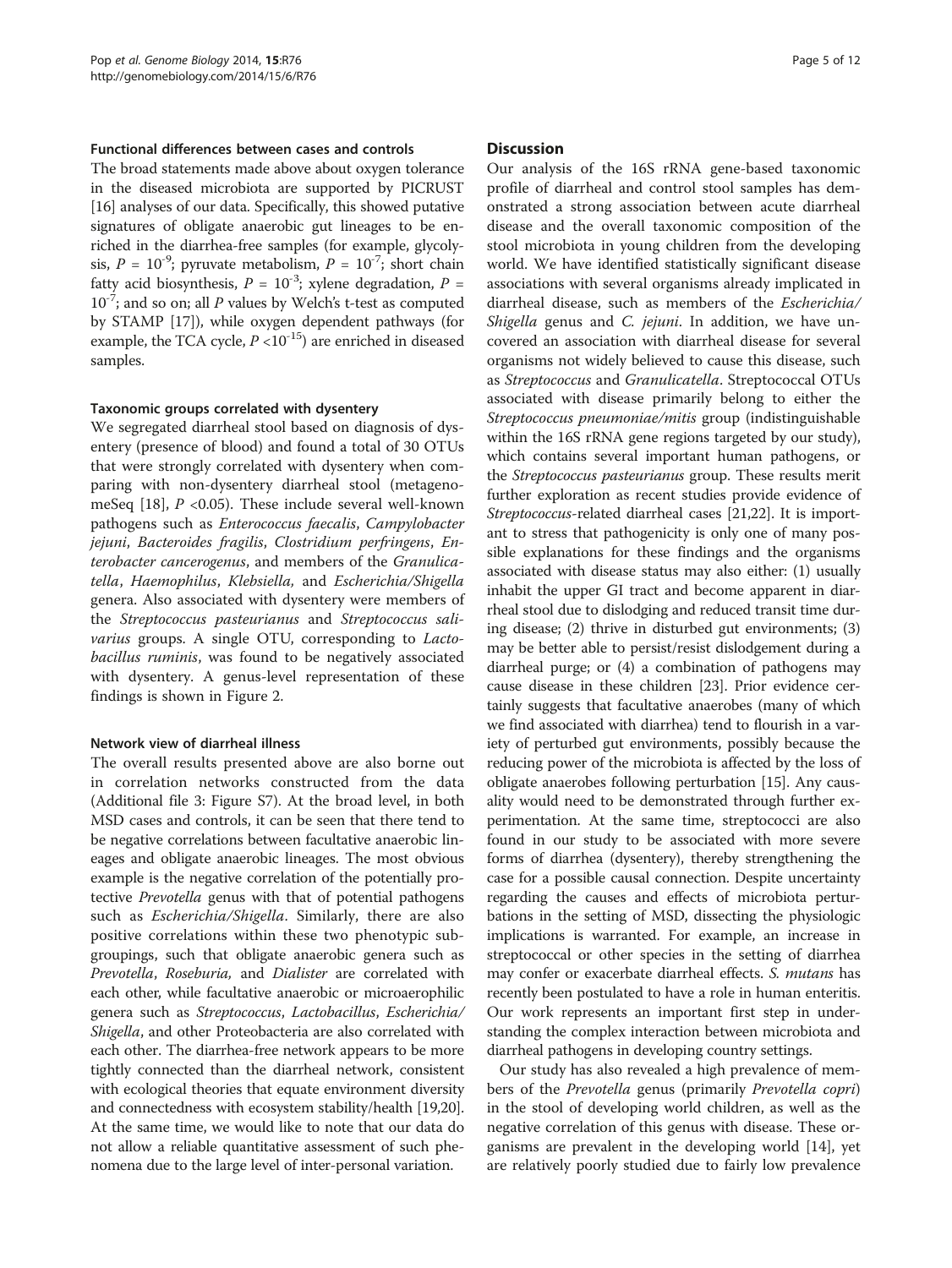<span id="page-5-0"></span>

in the industrialized world [[24](#page-10-0)]. Samples containing high proportions of members of the Prevotella genus also have higher overall bacterial diversity, potentially driven by the level of complex polysaccharides/starchy fiber in the diet. Recent evidence suggests that Prevotella spp.

are particularly abundant in rural African children consuming a high fiber diet [\[25](#page-10-0)]. This is in stark contrast to Western children, who typically have much higher abundances of Bacteroides spp., and very little Prevotella, a difference that is believed to be linked to diet [[26](#page-10-0)].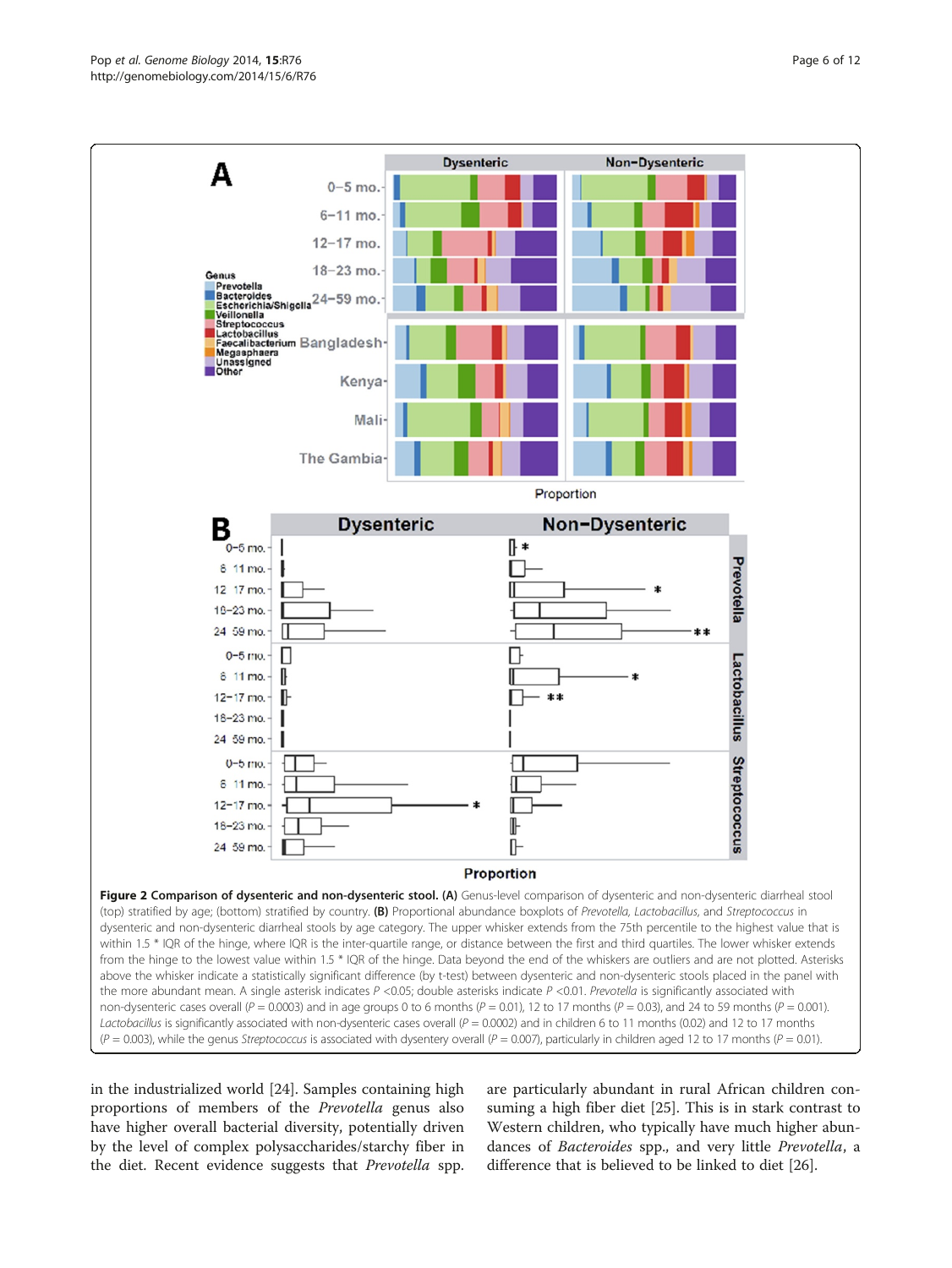Our co-occurrence network analyses (Additional file [3](#page-9-0): Figure S7) and proportional abundance analysis (Additional file [1](#page-9-0): Table S1) suggest potential negative interactions between Prevotella and enteric pathogens, such as members of the Escherichia/Shigella genus, raising the possibility for the development of novel Prevotella-based therapeutic strategies. Another possible probiotic organism identified in our study is Lactobacillus ruminis. This organism was found to be associated with non-diarrheal stool and also with less severe forms of diarrhea when comparing diarrheal to dysenteric stool. Although the increase in frequency of these taxa in diarrhea could be due to shortened intestinal transit time, the difference in prevalence of Lactobacillus between cases of MSD and dysentery are less likely to represent this effect. Lactobacillus ruminis has immunomodulatory properties and has been previously suggested as a potential probiotic [[27](#page-10-0)].

Among OTUs found associated with non-diarrheal stool are sequences classified as Clostridum difficile, a surprising finding given that this organism is a common cause of enteric disease, primarily in hospitalized elderly patients. However, although C. difficile can be an important pathogen, it is actually carried asymptomatically by around 60% of infants [[28\]](#page-10-0). We also found a conflicting association of OTUs assigned as Bacteroides fragilis with both the diarrhea-free status and dysentery, a finding that can perhaps be explained by strain-to-strain variation. Enterotoxigenic B. fragilis strains are well characterized diarrheal agents in children [[29\]](#page-10-0) whereas, in contrast, non-toxigenic B. fragilis has been linked to anti-inflammatory protective effects in mouse models [[30\]](#page-10-0). It is therefore possible that different strains, which cannot be differentiated through 16S rRNA gene sequencing, might account for these opposing results.

Our study identified many sequences that do not have good matches against cultured organisms in current 16S rRNA gene databases. Many of these sequences only have high-quality matches to other uncultivated and uncharacterized intestinal microbes, highlighting the presence of a large reservoir of uncharacterized microbes in the intestinal tract of children within the developing world, as reported before [[31](#page-10-0)]. Many of the unknown sequences appear to belong to obligate anaerobic lineages of the Firmicutes phylum, which are under-represented in culture collections compared to other intestinal dwelling groups such as *Bacteroides* and bifidobacteria. The prevalence of such 'unknown'sequences is higher in controls and several of these uncharacterized organisms exhibit strong associations with diarrhea-free samples, highlighting their potential role in the maintenance of a healthy gut microbiota, and suggesting the need for a better in-depth characterization of the gut microbiota of children within the developing world, complementing resources recently developed in Europe [[32](#page-10-0)] and the US [\[33\]](#page-10-0).

Our observations related to the microbial succession in the developing infant gut microbiota carry several caveats. A single sample was collected from each child at a single point in time, and we lack extensive data on prior history of diarrhea. While the data are suggestive of a progression in microbiota structure, monitoring of a birth cohort will be necessary to fully understand the progression of gut microbiota, and assess the impact of diarrhea (including, potentially, multiple episodes of diarrhea) on this process. At a technical level, we would also note that the primer sets used in this study (targeting the V1-V2 hypervariable regions of the 16S rRNA gene) do not effectively amplify bifidobacteria [\[34,35](#page-10-0)], known to be dominant members of the intestinal microbiota of breast-fed infants, but this bias is likely to be uniform between cases and controls. We purposefully selected a primer set better targeted towards bacterial groups containing known and potential pathogens, such as Enterobacteriaceae, to improve our chances of detecting novel pathogens at the cost of obtaining less information about the already well-established early dominance by bifidobacteria.

Our study revealed the limitations of existing molecular and bioinformatics approaches employed in a clinical setting for performing taxonomic surveys of stool samples. The use of the 16S rRNA gene, for example, does not afford a sufficient discrimination within taxonomic groups containing known or putative pathogens (Escherichia/Shigella, Streptococcus, and so on) indicating the pressing need for the development of new cost-effective and relatively unbiased molecular approaches [[36](#page-10-0)] for increasing the resolution of epidemiological surveys such as ours. Relatedly, the accurate taxonomic assignment of sequences generated in studies such as ours is hampered by numerous errors in public databases and by the use of simplistic 'lowest common ancestor' heuristics by software tools faced with ambiguous taxonomic information. The results presented in this paper were obtained through the careful manual annotation of all the OTUs found to be associated with disease state (see Additional file [5](#page-9-0): Table S4). Finally, we had to develop a novel statistical method [[18](#page-9-0)] for identifying disease association in order to appropriately address data rarefaction as well as to control for the high inter-personal variability, a typical feature of the healthy gut microbiota [[37](#page-10-0)], and other confounding factors.

## Conclusions

Overall our study demonstrates that the major differences in the microbiota between diarrheal and normal stools are quantitative differences in the proportions of the most prevalent taxa. Such quantitative differences were also observed in our previous qPCR-based study where we found that 80% (1,665/2,072) of controls and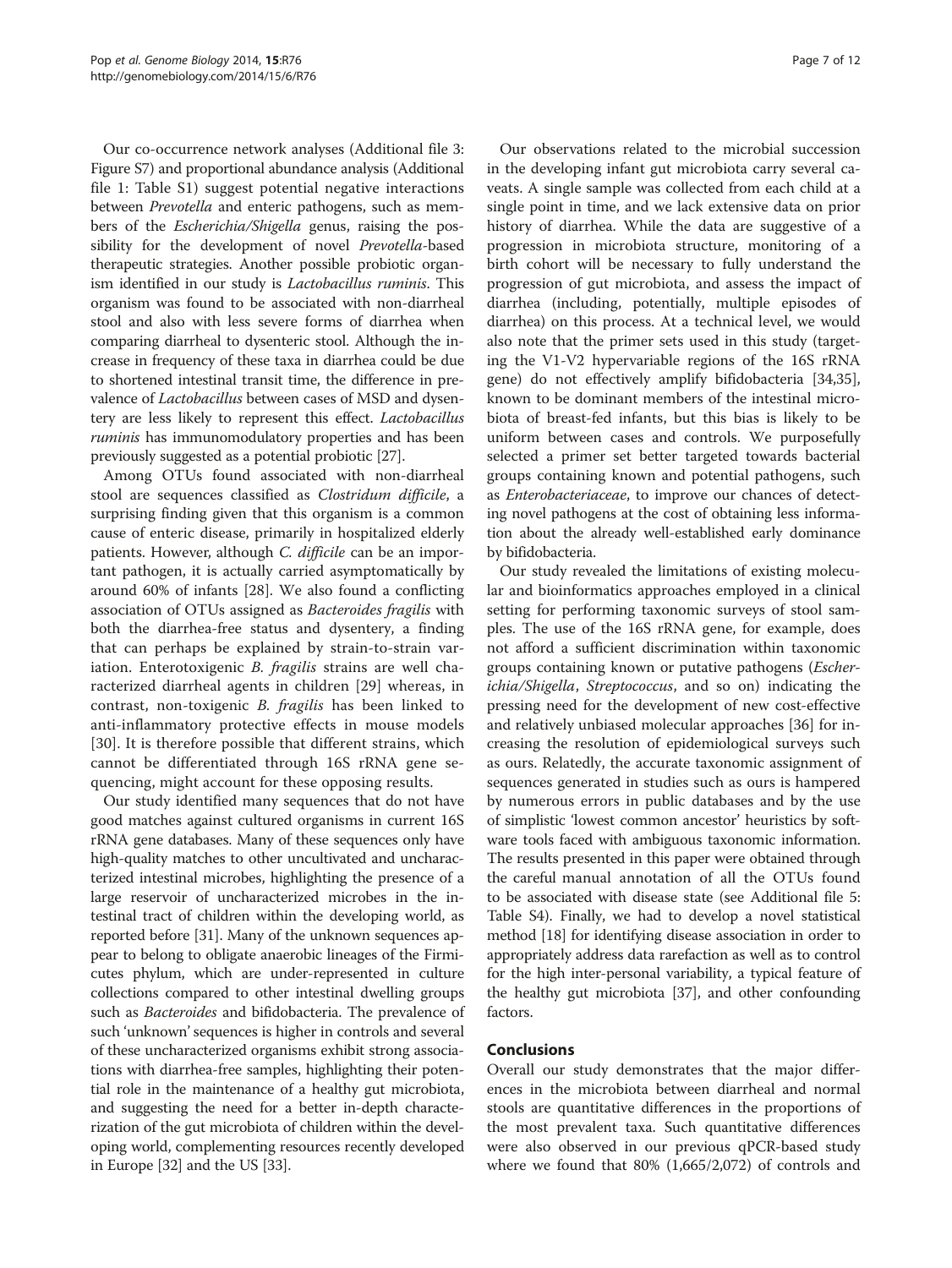89% (1,307/1,461) of MSD cases had detectable levels of Shigella. Quantitative measurements of Shigella abundance were critical to assessing attributable risk [\[38](#page-10-0)]. Among the known causes of diarrhea (rotavirus, Shigella, Cryptosporidium, Enterotoxigenic E. coli, and so on) the attributable fraction of diarrhea in young children is estimated to be just 43% [\[5](#page-9-0)]. Our study provides initial evidence for the existence of novel pathogenic agents. The most likely candidates from our study are members of the Enterobacteriaceae and streptococci, taxa which already contain many known human pathogens. Further exploration of these organisms is necessary to better understand their pathogenic potential and the likelihood of their emergence as major pathogens through the acquisition of additional pathogenicity factors. Importantly, our study reveals a possible protective role against diarrhea for the Prevotella genus and Lactobacillus ruminis. Understanding such effect is important. For example, microbiological [[39](#page-10-0)] or dietary [\[26\]](#page-10-0) interventions may be possible in the supportive treatment of diarrhea in children similar to approaches used in the management of enteric infections in adults [[39-41](#page-10-0)]. Further genomic and epidemiological studies are necessary to better characterize this genus and to assess the potential development of diet- or microbiological-based therapeutics.

## Materials and methods

## Study design and participants

Stool samples were selected from a large case/control study of moderate-to-severe diarrhea in children aged under 5 years [\[42\]](#page-10-0). Cases were enrolled upon presentation to a health clinic reporting MSD. MSD eligibility criteria included sunken eyes, loss of normal skin turgor, a decision to initiate intravenous hydration or to hospitalize the child, or the presence of blood in the stool. Controls were sought following case enrollment, sampled from a demographic surveillance database of the area. Individuals were excluded if they were unable to produce a sufficient amount of stool volume for testing or they were unable or unwilling to consent to involvement in the study. Every participant was consented prior to collection of their stool and their data. Consent was given by the caregiver (usually mother) because the patients are all children aged less than 5 years. All samples were collected between March of 2008 and June of 2009. One sample was collected for each child and no timeseries analyses were conducted. The Institutional Review Boards (IRBs) at all cooperating institutions have reviewed and approved the protocol. The IRB Federal Wide Assurance numbers for all the sites are as follows: University of Maryland Baltimore FWA00007145, The Gambia, Medical Research Council Labs FWA 00006873, Kenya Medical Research Institute FWA 00002066, University of Mali Faculty of Medicine Pharmacy and Dentistry FWA 00001769, and International Centre for Diarrhoeal Disease Research, Bangladesh FWA 00001468. Further details on study de-sign are described by Kotloff et al. [[42](#page-10-0)].

#### Microbiology methods

Stool specimens were collected in sterile containers and examined within 24 h. Stools were stored at 2 to 8°C while in transit to the laboratory. Each fresh stool specimen was aliquoted into multiple tubes. All samples were analyzed by traditional microbiological tests for known bacterial, viral, and eukaryotic pathogens. Details of these methods can be found in Panchalingam et al. [[43](#page-10-0)] DNA was isolated using a bead beater with 3 mm diameter solid glass beads (sigma Life Science), and subsequently 0.1 mm zirconium beads (BIO-SPEC Inc.) to disrupt cells. The cell slurry was then centrifuged at 16,000  $g$  for 1 min, the supernatant removed and processed using the Qiagen QIAamp® DNA stool extraction kit. Extracted DNA was precipitated with 3 M sodium acetate and ethanol and the DNA shipped to the USA.

## Amplification and sequencing

DNA was amplified using 'universal' primers targeting the V1-V2 region of the 16S rRNA gene (small subunit of the ribosome) in bacteria (338R (5'- CATGCTGCC TCCCGTAGGAGT-3' and 27 F (5'-AGAGTTTGATC CTGGCTCAG-3'). Both forward and reverse primers had a 5' portion specific for use with 454 FLX sequencing technology and the forward primers contained a barcode between the FLX and gene specific region, so that samples could be pooled to a multiplex level of 96 samples per instrument run (see Additional file [6:](#page-9-0) Table S5 for barcode information).

## Data availability

Sequencing data and sample metadata are available at the NCBI archive under project PRJNA234437.

Source code and documentation for the analysis pipeline are available at GitHub: [\[44](#page-10-0)].

Abundance table and metadata are available, in BIOM [[45\]](#page-10-0) format, at [\[46\]](#page-10-0).

Additional information on the study as well as links to all resources outlined above are made available at [[47\]](#page-10-0).

## Analysis pipeline

The individual reads were filtered for quality using custom in-house scripts that perform the following checks suggested in Huse *et al.* [\[48\]](#page-10-0): (1) sequences containing any ambiguity codes (N) are removed; (2) sequences that were shorter than 75 cycles of the 454 instrument were removed (each cycle yields an average of 2.5 bp depending on the sequence composition); (3) sequences for which a barcode could not be identified were removed. These checks are similar to those that can be performed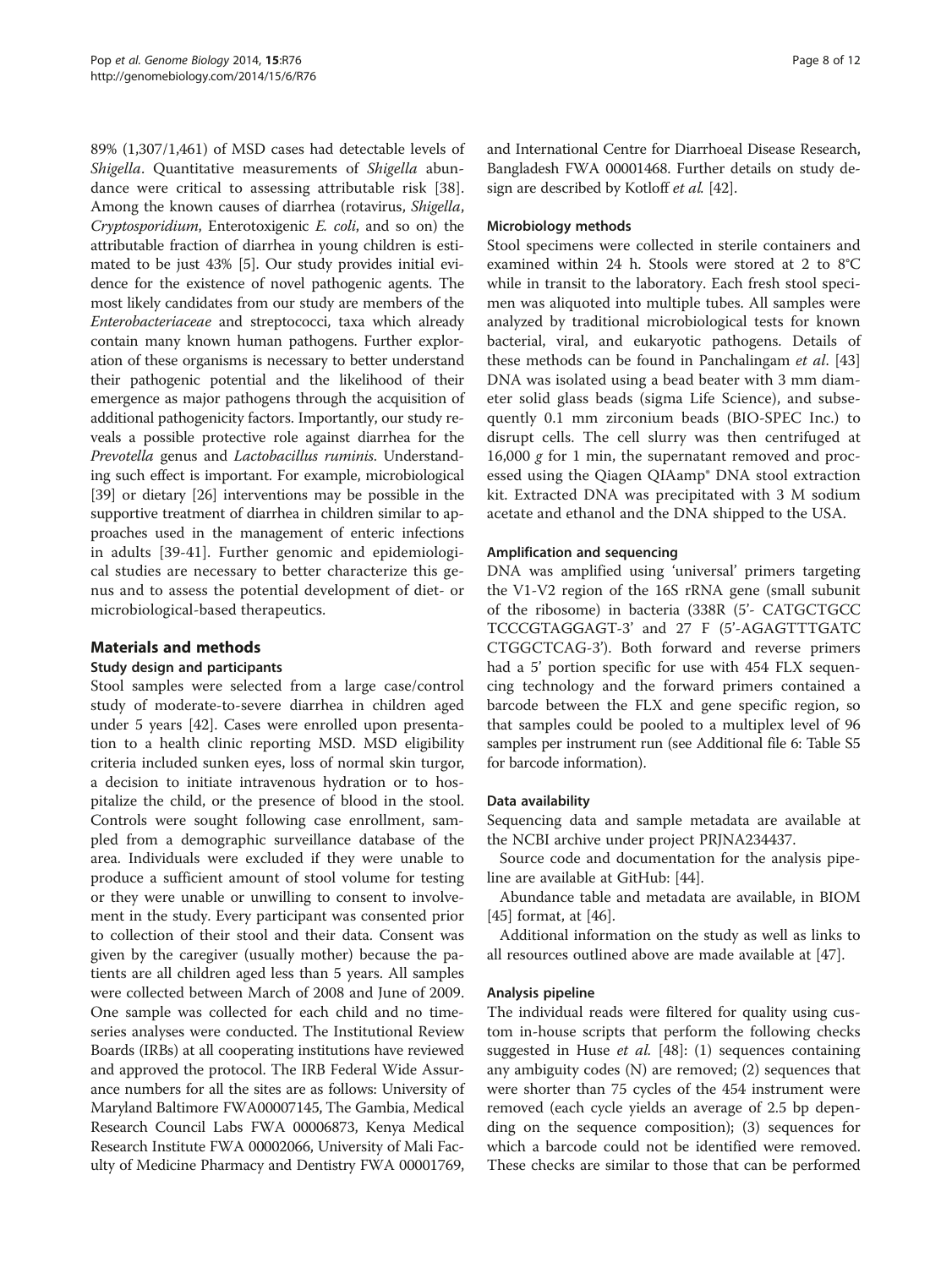by Mothur [[49\]](#page-10-0). The high quality sequences were separated into 992 sample-specific sets according to the multiplexing barcodes. Conservative OTUs were clustered using DNAclust [\[6](#page-9-0)] with parameters (-r 1) (99% identity radius) thus ensuring that the definition of an OTU is consistent across all samples. To obtain taxonomic identification, a representative sequence from each OTU was aligned to Ribosomal Database (RDP) [\[50\]](#page-10-0) (rdp.cme. msu.edu, release 10.4) using blastn with long word length (-W 100) in order to only detect nearly identical sequences. Sequences without a nearly identical match to RDP (>100 bp perfect match and >97% identity, as defined by BLAST) were marked as being 'unassigned' and assigned an OTU identifier. The resulting data were organized into a collection of tables at several taxonomic levels containing each taxonomic group as a row and each sample as a column.

We note that the clustering criteria we use (<2% divergence, including insertions and deletions) are more conservative than commonly used definitions of 'specieslevel' OTUs (<2% divergence excluding indels). We used conservative clustering because no universal cutoff applies to all organisms [\[51](#page-10-0)] and in order to avoid merging together organisms with potentially different phenotypes (for example, closely-related strains, see Additional file [3](#page-9-0): Figure S4 for an example in closely-related Escherichia/ Shigella OTUs). Similar considerations have led to the development of specialized software for the analysis of vaginal 16S rRNA gene survey data [\[52\]](#page-10-0). Our approach provides a good tradeoff between mitigating the effect of errors and allowing an unbiased analysis of the data. Furthermore, an exploration of increasingly permissive clustering thresholds reveals that our conservative clustering strategy does not lose statistical power (see Additional file [3](#page-9-0): Figures S5, S6).

Chimera checking was performed with Uchime 4.2.40 [[53\]](#page-10-0).

## PICRUST analysis

The most abundant 6879 OTUs were reprocessed using QIIME [[7\]](#page-9-0) version 1.8.0-dev as recommended on the PICRUST website (specifically OTUs were constructed with the pick\_closed\_reference\_otus.py script against the latest version (version 13.5) of the Greengenes [[54\]](#page-10-0) database) and the resulting information was processed with PICRUST [[16](#page-9-0)] version 1.0.0-dev using the KEGG analysis module and aggregating the results to level 3. The results were further explored with STAMP [\[17\]](#page-9-0) version 2.0.2, using the two-group analysis module, focusing on known aerobic and anaerobic pathways.

#### Data normalization

In order to avoid the bias that may be introduced by preferential amplification or sequencing of specific sequences,

we scaled the counts by the 56<sup>th</sup> percentile of the number of OTUs in each sample. The 56<sup>th</sup> percentile was empirically determined from the distribution of non-zero counts required to behave consistently across our samples. We normalized with a Cumulative Sum Scaling approach, which scales counts by dividing the sum of each sample's counts up to and including the *th quantile (that is, for all* samples *j*,  $S_p = \sum_i (c_{ij}|c_{ij}) \le q_{pj}$ , where  $q_{pj}$  is the  $p^{\text{th}}$  quantile of sample *j*). Normalized counts are then given by  $\frac{c_{ij}}{S_{pj}}$  1000.

This method constrains communities with respect to a total size, but does not place undue influence on features (OTUs) that are preferentially sampled. A full description of the methodology is provided in Paulson et al. [\[18\]](#page-9-0).

## Statistical approaches

To test for presence and absence of an organism we performed Fisher's test stratifying by positive and negative samples. Samples were stratified as positive for an organism if the sample had one or more sequences of the organism with a sample being negative if there was absence of sequences. The totals were calculated for each taxa, a minimum of 20 positive samples was required for a statistical test to be attempted. To correct for multiple comparisons we minimized the expected proportion of false positives following Benjamini and Hochberg [\[55\]](#page-10-0).

Differential abundance was assessed with the package metagenomeSeq [[18\]](#page-9-0) - a statistical approach that models confounding such as age and country, and also the effect of undersampling on the observed counts. Significant findings were reported for OTUs that satisfied the following criteria: (1) OTU was abundant (≥12 normalized counts per sample) in cases or controls; (2) OTU was prevalent (present in  $\geq 10$  cases and controls); (3) OTU had fold change or odds ratio exceeding 2 in either cases or controls; and (4) statistical association was significant  $(P \le 0.05)$  after Benjamini-Hochberg correction for multiple testing.

Analyses were performed using the R software package 3.0.1 and packages, Vegan 2.0-7 and metagenomeSeq 1.2.21.

## Correlation network construction

Correlation networks were constructed separately on cases and controls to characterize the dependencies between 268 differentially abundant OTUs (Additional file [4](#page-9-0): Table S3).

Each network was built using SparCC [\[56](#page-11-0)], a tool specifically developed for assessing the correlation structure within microbial communities. The statistical significance for each OTU-OTU-interaction was obtained with an empirical null distribution using 1,000 bootstrap iterations. The P values were further adjusted for multiple comparisons using the Benjamini and Hochberg [[55](#page-10-0)] correction.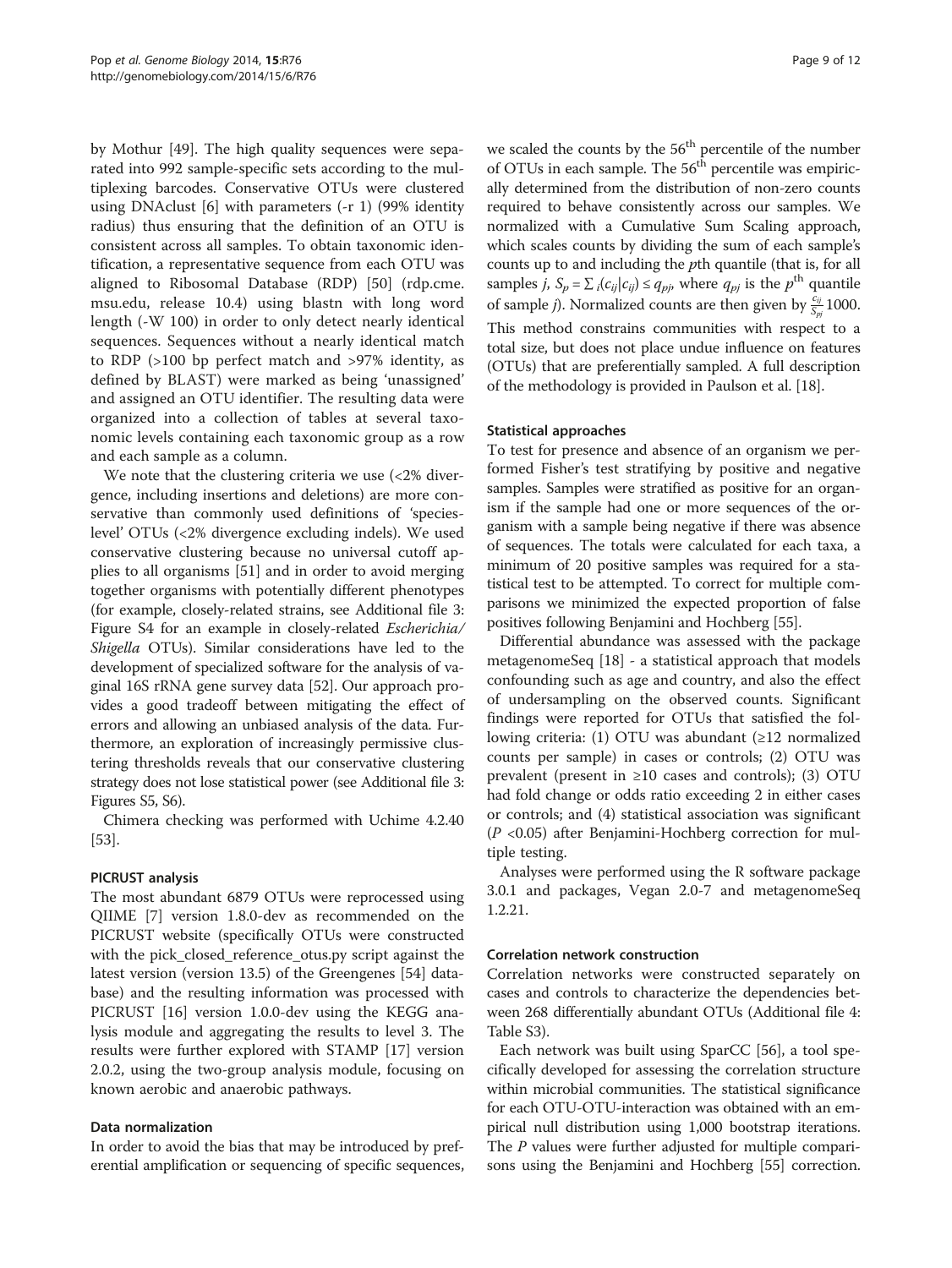<span id="page-9-0"></span>All OTU-OTU-interactions with FDR  $<$  =0.05, were considered significant and were represented as edges in the network.

For simplicity of visual representation, OTUs were aggregated at genus or lower taxonomic levels using the median normalized abundance of the aggregated OTUs as the abundance of the corresponding taxonomic group. We omitted all taxonomic groups with median abundance lower than 500 normalized counts, as well as all edges with SparCC correlation lower than 0.09. The plots were drawn in Cytoscape 3.0.1 [[57](#page-11-0)].

## Additional files

[Additional file 1: Table S1.](http://www.biomedcentral.com/content/supplementary/gb-2014-15-6-r76-S1.xlsx) Proportional abundance of dominant bacterial genera in cases and controls, both overall and stratified by age stratum and country.

[Additional file 2: Table S2.](http://www.biomedcentral.com/content/supplementary/gb-2014-15-6-r76-S2.xls) Comparison of Shannon diversity across ages and countries. P-values computed with Tukey's honestly significant difference test to account for multiple comparisons.

[Additional file 3:](http://www.biomedcentral.com/content/supplementary/gb-2014-15-6-r76-S3.docx) Additional figures (S1-S8) and figure captions.

[Additional file 4: Table S3.](http://www.biomedcentral.com/content/supplementary/gb-2014-15-6-r76-S4.xlsx) OTUs found to be significantly associated with diarrhea or with diarrhea free controls.

[Additional file 5: Table S4.](http://www.biomedcentral.com/content/supplementary/gb-2014-15-6-r76-S5.docx) Mapping of taxonomic names used in our paper and nearest hits to the corresponding 16S rRNA sequence. Due to the poor resolution of the 16S rRNA region used in our study we manually assigned each OTU to the most precise taxonomic level possible. In some cases a same organism appears in multiple groups reflecting errors in the underlying database used (RDP version 10.4). For brevity, only ambiguous taxonomic groups are listed.

[Additional file 6: Table S5.](http://www.biomedcentral.com/content/supplementary/gb-2014-15-6-r76-S6.xlsx) Mapping of barcode information to sample IDs.

#### Competing interests

The authors declare that they have no competing interests.

#### Authors' contributions

Sample collection and data management: MP, BRL, MA, MAH, JO, BT, MML, SP, KK, UNI, CE, MA, DA, FA, MTA, RA, SS, JBO, EO, JJ, EU, RO. 16S rRNA gene data collection and analysis: MP, AWW, JNP, BRL, VM, IA, HCB, RR, MDS, VM, JP, JPN, OCS. Study design: MP, AWW, MA, MAH, JO, VM, MML, RFB, JGM, DS, JP, OCS, JPN. Statistical analysis: MP, AWW, JNP, BL, IA, HCB, OCS. Writing: MP, AWW, JNP, BL, JPN, OCS. All authors read and approved the final manuscript.

#### Acknowledgments

This work was funded in part by the William and Melinda Gates Foundation, award 42917 to JPN and OCS; US National Institutes of Health grants 5R01HG005220 to HCB, 5R01HG004885 to MP; US National Science Foundation Graduate Research Fellowship award DGE0750616 to JNP; AWW and JP are funded by The Wellcome Trust (Grant No. WT098051).

#### Author details

<sup>1</sup>University of Maryland, College Park, MD, USA. <sup>2</sup>Wellcome Trust Sanger Institute, Hinxton, Cambridgeshire, UK. <sup>3</sup>University of Maryland, School of Medicine, Baltimore, MD, USA. <sup>4</sup>Medical Research Council Unit, Serrekunda, Gambia. <sup>5</sup>International Centre for Diarrhoeal Disease Research, Bangladesh, Dhaka, Bangladesh. <sup>6</sup>Kenya Medical Research Institute (KEMRI)-US Centers for Disease Control and Prevention Research Collaboration, Kisumu, Kenya. <sup>7</sup> Center for Vaccine Development, Bamako, Mali. <sup>8</sup> University of Florida, Gainesville, FL, USA. <sup>9</sup>Emory University, Atlanta, Georgia, USA. <sup>10</sup>University of Virginia, Charlottesville, VA, USA.

Received: 14 January 2014 Accepted: 27 June 2014 Published: 27 June 2014

#### References

- 1. Lozano R, Naghavi M, Foreman K, Lim S, Shibuya K, Aboyans V, Abraham J, Adair T, Aggarwal R, Ahn SY, Alvarado M, Anderson HR, Anderson LM, Andrews KG, Atkinson C, Baddour LM, Barker-Collo S, Bartels DH, Bell ML, Benjamin EJ, Bennett D, Bhalla K, Bikbov B, Bin Abdulhak A, Birbeck G, Blyth F, Bolliger I, Boufous S, Bucello C, Burch M, et al: Global and regional mortality from 235 causes of death for 20 age groups in 1990 and 2010: a systematic analysis for the Global Burden of Disease Study 2010. Lancet 2012, 380:2095–2128.
- 2. Black RE, Cousens S, Johnson HL, Lawn JE, Rudan I, Bassani DG, Jha P, Campbell H, Walker CF, Cibulskis R, Eisele T, Liu L, Mathers C, Child Health Epidemiology Reference Group of WHO and UNICEF: Global, regional, and national causes of child mortality in 2008: a systematic analysis. Lancet 2010, 375:1969–1987.
- 3. Walker CL, Aryee MJ, Boschi-Pinto C, Black RE: Estimating diarrhea mortality among young children in low and middle income countries. PLoS One 2012, 7:e29151.
- 4. Levine MM, Kotloff KL, Nataro JP, Muhsen K: The Global Enteric Multicenter Study (GEMS): impetus, rationale, and genesis. Clin Infect Dis 2012, 55:S215–S224.
- 5. Kotloff KL, Nataro JP, Blackwelder WC, Nasrin D, Farag TH, Panchalingam S, Wu Y, Sow SO, Sur D, Breiman RF, Faruque AS, Zaidi AK, Saha D, Alonso PL, Tamboura B, Sanogo D, Onwuchekwa U, Manna B, Ramamurthy T, Kanungo S, Ochieng JB, Omore R, Oundo JO, Hossain A, Das SK, Ahmed S, Qureshi S, Quadri F, Adegbola RA, Antonio M, et al: Burden and aetiology of diarrhoeal disease in infants and young children in developing countries (the Global Enteric Multicenter Study, GEMS): a prospective, case–control study. Lancet 2013, 382:209–222.
- 6. Ghodsi M, Liu B, Pop M: DNACLUST: accurate and efficient clustering of phylogenetic marker genes. BMC Bioinformatics 2011, 12:271.
- 7. Caporaso JG, Kuczynski J, Stombaugh J, Bittinger K, Bushman FD, Costello EK, Fierer N, Pena AG, Goodrich JK, Gordon JI, Huttley GA, Kelley ST, Knights D, Koenig JE, Ley RE, Lozupone CA, McDonald D, Muegge BD, Pirrung M, Reeder J, Sevinsky JR, Turnbaugh PJ, Walters WA, Widmann J, Yatsunenko T, Zaneveld J, Knight R: QIIME allows analysis of high-throughput community sequencing data. Nat Methods 2010, 7:335–336.
- 8. Palmer C, Bik EM, DiGiulio DB, Relman DA, Brown PO: Development of the human infant intestinal microbiota. PLoS Biol 2007, 5:e177.
- 9. Koenig JE, Spor A, Scalfone N, Fricker AD, Stombaugh J, Knight R, Angenent LT, Ley RE: Succession of microbial consortia in the developing infant gut microbiome. Proc Natl Acad Sci U S A 2011, 108:4578–4585.
- 10. Mackie RI, Sghir A, Gaskins HR: Developmental microbial ecology of the neonatal gastrointestinal tract. Am J Clin Nutr 1999, 69:1035s–1045s.
- 11. Cebra JJ: Influences of microbiota on intestinal immune system development. Am J Clin Nutr 1999, 69:1046S–1051S.
- 12. Sjogren YM, Tomicic S, Lundberg A, Bottcher MF, Bjorksten B, Sverremark-Ekstrom E, Jenmalm MC: Influence of early gut microbiota on the maturation of childhood mucosal and systemic immune responses. Clin Exp Allergy 2009, 39:1842–1851.
- 13. Rajilic-Stojanovic M, Smidt H, de Vos WM: Diversity of the human gastrointestinal tract microbiota revisited. Environ Microbiol 2007, 9:2125–2136.
- 14. Yatsunenko T, Rey FE, Manary MJ, Trehan I, Dominguez-Bello MG, Contreras M, Magris M, Hidalgo G, Baldassano RN, Anokhin AP, Heath AC, Warner B, Reeder J, Kuczynski J, Caporaso JG, Lozupone CA, Lauber C, Clemente JC, Knights D, Knight R, Gordon JI: Human gut microbiome viewed across age and geography. Nature 2012, 486:222–227.
- 15. Walker AW, Lawley TD: Therapeutic modulation of intestinal dysbiosis. Pharmacol Res 2013, 69:75–86.
- 16. Langille MGI, Zaneveld J, Caporaso JG, McDonald D, Knights D, Reyes JA, Clemente JC, Burkepile DE, Vega Thurber RL, Knight R, Beiko RG, Huttenhower C: Predictive functional profiling of microbial communities using 16S rRNA marker gene sequences. Nat Biotech 2013, 31:814-821.
- 17. Parks DH, Beiko RG: Identifying biologically relevant differences between metagenomic communities. Bioinformatics 2010, 26:715–721.
- 18. Paulson JN, Stine OC, Bravo HC, Pop M: Differential abundance analysis for microbial marker-gene surveys. Nat Methods 2013, 10:1200–1202.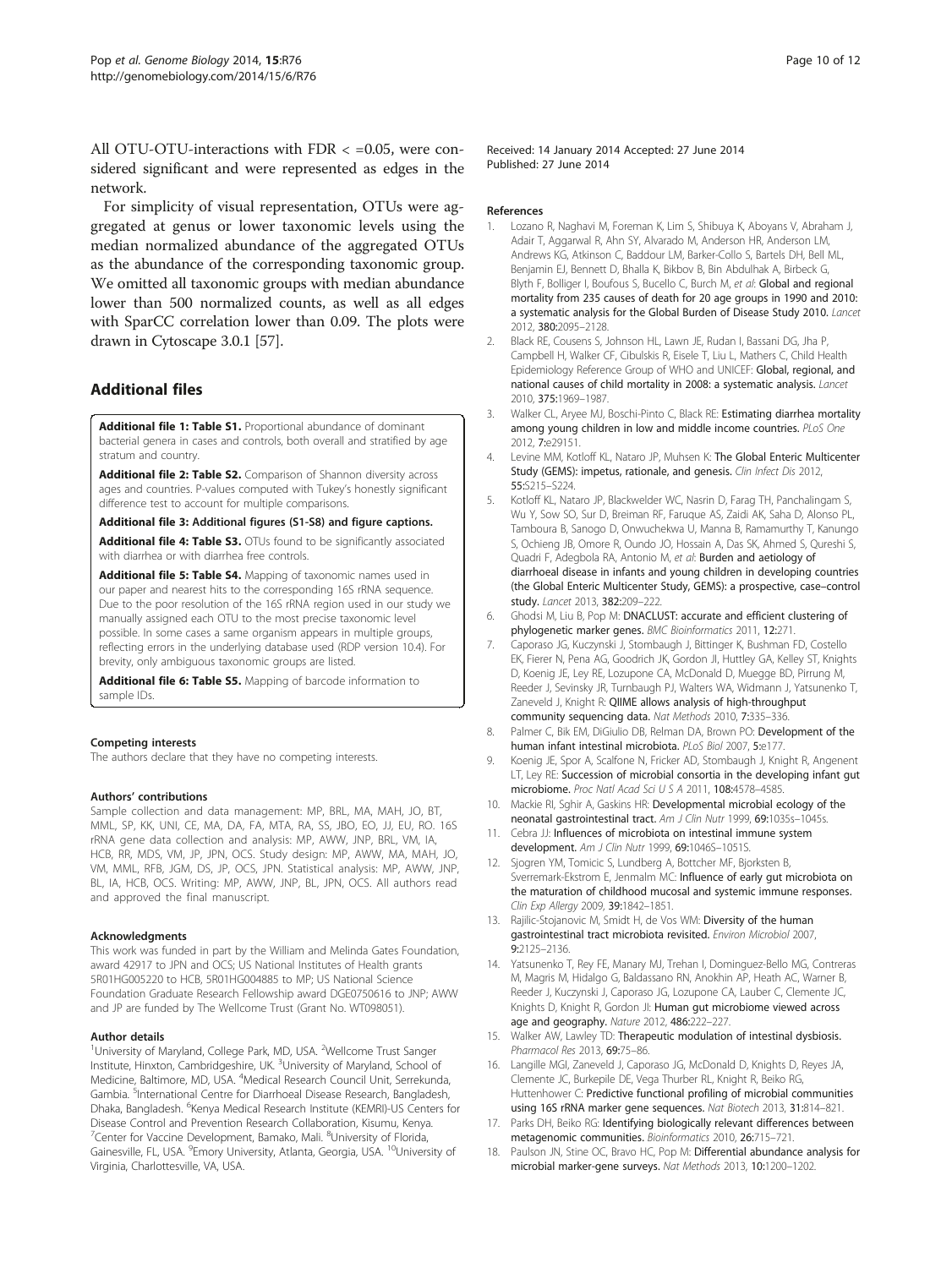- <span id="page-10-0"></span>19. Girvan MS, Campbell CD, Killham K, Prosser JI, Glover LA: Bacterial diversity promotes community stability and functional resilience after perturbation. Environ Microbiol 2005, 7:301–313.
- 20. McCann KS: The diversity-stability debate. Nature 2000, 405:228-233.
- 21. Shields TM, Chen KD, Gould JM: Pediatric Case Report of Chronic Colitis Associated With an Unusual Serotype of Streptococcus pneumoniae. Infectious Diseases in Clinical Practice 2012, 20:357–358.
- 22. Jin D, Chen C, Li L, Lu S, Li Z, Zhou Z, Jing H, Xu Y, Du P, Wang H, Xiong Y, Zheng H, Bai X, Sun H, Wang L, Ye C, Gottschalk M, Xu J: Dynamics of fecal microbial communities in children with diarrhea of unknown etiology and genomic analysis of associated Streptococcus lutetiensis. BMC Microbiol 2013, 13:141.
- 23. Taniuchi M, Sobuz SU, Begum S, Platts-Mills JA, Liu J, Yang Z, Wang XQ, Petri WA Jr, Haque R, Houpt ER: Etiology of diarrhea in bangladeshi infants in the first year of life analyzed using molecular methods. J Infect Dis 2013, 208:1794–1802.
- 24. Arumugam M, Raes J, Pelletier E, Le Paslier D, Yamada T, Mende DR, Fernandes GR, Tap J, Bruls T, Batto JM, Bertalan M, Borruel N, Casellas F, Fernandez L, Gautier L, Hansen T, Hattori M, Hayashi T, Kleerebezem M, Kurokawa K, Leclerc M, Levenez F, Manichanh C, Nielsen HB, Nielsen T, Pons N, Poultain J, Qin J, Sicheritz-Ponten T, Tims S, et al: Enterotypes of the human gut microbiome. Nature 2011, 473:174–180.
- 25. De Filippo C, Cavalieri D, Di Paola M, Ramazzotti M, Poullet JB, Massart S, Collini S, Pieraccini G, Lionetti P: Impact of diet in shaping gut microbiota revealed by a comparative study in children from Europe and rural Africa. Proc Natl Acad Sci U S A 2010, 107:14691–14696.
- 26. Wu GD, Chen J, Hoffmann C, Bittinger K, Chen YY, Keilbaugh SA, Bewtra M, Knights D, Walters WA, Knight R, Sinha R, Gilroy E, Gupta K, Baldassano R, Nessel L, Li H, Bushman FD, Lewis JD: Linking long-term dietary patterns with gut microbial enterotypes. Science 2011, 334:105–108.
- 27. Taweechotipatr M, Iyer C, Spinler JK, Versalovic J, Tumwasorn S: Lactobacillus saerimneri and Lactobacillus ruminis: novel human-derived probiotic strains with immunomodulatory activities. FEMS Microbiol Lett 2009, 293:65–72.
- 28. Jangi S, Lamont JT: Asymptomatic colonization by Clostridium difficile in infants: implications for disease in later life. J Pediatr Gastroenterol Nutr 2010, 51:2–7.
- 29. Sears CL, Myers LL, Lazenby A, Van Tassell RL: Enterotoxigenic Bacteroides fragilis. Clin Infect Dis 1995, 20:S142–S148.
- 30. Mazmanian SK, Round JL, Kasper DL: A microbial symbiosis factor prevents intestinal inflammatory disease. Nature 2008, 453:620–625.
- 31. Lin A, Bik EM, Costello EK, Dethlefsen L, Haque R, Relman DA, Singh U: Distinct distal gut microbiome diversity and composition in healthy children from Bangladesh and the United States. PLoS One 2013, 8:e53838.
- 32. Qin J, Li R, Raes J, Arumugam M, Burgdorf KS, Manichanh C, Nielsen T, Pons N, Levenez F, Yamada T, Mende DR, Li J, Xu J, Li S, Li D, Cao J, Wang B, Liang H, Zheng H, Xie Y, Tap J, Lepage P, Bertalan M, Batto JM, Hansen T, Le Paslier D, Linneberg A, Nielsen HB, Pelletier E, Renault P, et al: A human gut microbial gene catalogue established by metagenomic sequencing. Nature 2010, 464:59–65.
- 33. Human Microbiome Project Consortium: A framework for human microbiome research. Nature 2012, 486:215–221.
- 34. Sim K, Cox MJ, Wopereis H, Martin R, Knol J, Li MS, Cookson WO, Moffatt MF, Kroll JS: Improved detection of bifidobacteria with optimised 16S rRNA-gene based pyrosequencing. PLoS One 2012, 7:e32543.
- 35. Frank JA, Reich CI, Sharma S, Weisbaum JS, Wilson BA, Olsen GJ: Critical evaluation of two primers commonly used for amplification of bacterial 16S rRNA genes. Appl Environ Microbiol 2008, 74:2461–2470.
- 36. Lindsay B, Pop M, Antonio M, Walker AW, Mai V, Ahmed D, Oundo J, Tamboura B, Panchalingam S, Levine MM, Kotloff K, Li S, Magder LS, Paulson JN, Liu B, Ikumapayi U, Ebruke C, Dione M, Adeyemi M, Rance R, Stares MD, Ukhanova M, Barnes B, Lewis I, Ahmed F, Alam MT, Amin R, Siddiqui S, Ochieng JB, Ouma E, et al: Survey of culture, goldengate assay, universal biosensor assay, and 16S rRNA Gene sequencing as alternative methods of bacterial pathogen detection. J Clin Microbiol 2013, 51:3263-3269.
- 37. Lay C, Rigottier-Gois L, Holmstrom K, Rajilic M, Vaughan EE, de Vos WM, Collins MD, Thiel R, Namsolleck P, Blaut M, Dore J: Colonic microbiota signatures across five northern European countries. Appl Environ Microbiol 2005, 71:4153–4155.
- 38. Lindsay B, Ochieng JB, Ikumapayi UN, Toure A, Ahmed D, Li S, Panchalingam S, Levine MM, Kotloff K, Rasko DA, Morris CR, Juma J, Fields BS, Dione M, Malle D, Becker SM, Houpt ER, Nataro JP, Sommerfelt H, Pop M, Oundo J, Antonio M, Hossain A, Tamboura B, Stine OC: Quantitative PCR for detection of shigella improves ascertainment of shigella burden in children with moderate-to-severe diarrhea in low-income countries. J Clin Microbiol 2013, 51:1740–1746.
- 39. Lawley TD, Clare S, Walker AW, Stares MD, Connor TR, Raisen C, Goulding D, Rad R, Schreiber F, Brandt C, Deakin LJ, Pickard DJ, Duncan SH, Flint HJ, Clark TG, Parkhill J, Dougan G: Targeted restoration of the intestinal microbiota with a simple, defined bacteriotherapy resolves relapsing Clostridium difficile disease in mice. PLoS Pathog 2012, 8:e1002995.
- 40. Ubeda C, Bucci V, Caballero S, Djukovic A, Toussaint NC, Equinda M, Lipuma L, Ling L, Gobourne A, No D, Taur Y, Jeng RR, van den Brink MR, Xavier JB, Pamer EG: Intestinal microbiota containing Barnesiella species cures vancomycin-resistant Enterococcus faecium colonization. Infect Immun 2013, 81:965–973.
- 41. Senior K: Faecal transplantation for recurrent C difficile diarrhoea. Lancet Infect Dis 2013, 13:200–201.
- 42. Kotloff KL, Blackwelder WC, Nasrin D, Nataro JP, Farag TH, van Eijk A, Adegbola RA, Alonso PL, Breiman RF, Faruque AS, Saha D, Sow SO, Sur D, Zaidi AK, Biswas K, Panchalingam S, Clemens JD, Cohen D, Glass RI, Mintz ED, Sommerfelt H, Levine MM: The Global Enteric Multicenter Study (GEMS) of diarrheal disease in infants and young children in developing countries: epidemiologic and clinical methods of the case/control study. Clin Infect Dis 2012, 55:S232–S245.
- 43. Panchalingam S, Antonio M, Hossain A, Mandomando I, Ochieng B, Oundo J, Ramamurthy T, Tamboura B, Zaidi AK, Petri W, Houpt E, Murray P, Prado V, Vidal R, Steele D, Strockbine N, Sansonetti P, Glass RI, Robins-Browne RM, Tauschek M, Svennerholm AM, Berkeley LY, Kotloff K, Levine MM, Nataro JP: Diagnostic microbiologic methods in the GEMS-1 case/control study. Clin Infect Dis 2012, 55:S294–S302.
- 44. Analysis pipeline for GEMS pathogen discovery project. [https://github.](https://github.com/MihaiPop/GEMS-db) [com/MihaiPop/GEMS-db](https://github.com/MihaiPop/GEMS-db).
- 45. McDonald D, Clemente JC, Kuczynski J, Rideout JR, Stombaugh J, Wendel D, Wilke A, Huse S, Hufnagle J, Meyer F, Knight R, Caporaso JG: The Biological Observation Matrix (BIOM) format or: how I learned to stop worrying and love the ome-ome. Gigascience 2012, 1:7.
- 46. Data generated in GEMS pathogen discovery project. [http://www.cbcb.](http://www.cbcb.umd.edu/datasets/gems-study-diarrheal-disease) [umd.edu/datasets/gems-study-diarrheal-disease.](http://www.cbcb.umd.edu/datasets/gems-study-diarrheal-disease)
- 47. GEMS pathogen discovery project: summary page. [http://www.cbcb.umd.](http://www.cbcb.umd.edu/research/projects/GEMS-pathogen-discovery) [edu/research/projects/GEMS-pathogen-discovery](http://www.cbcb.umd.edu/research/projects/GEMS-pathogen-discovery).
- 48. Huse SM, Huber JA, Morrison HG, Sogin ML, Welch DM: Accuracy and quality of massively parallel DNA pyrosequencing. Genome Biol 2007, 8:R143.
- 49. Schloss PD, Westcott SL, Ryabin T, Hall JR, Hartmann M, Hollister EB, Lesniewski RA, Oakley BB, Parks DH, Robinson CJ, Sahl JW, Stres B, Thallinger GG, Van Horn DJ, Weber CF: Introducing mothur: open-source, platform-independent, community-supported software for describing and comparing microbial communities. Appl Environ Microbiol 2009, 75:7537–7541.
- 50. Cole JR, Chai B, Farris RJ, Wang Q, Kulam SA, McGarrell DM, Garrity GM, Tiedje JM: The Ribosomal Database Project (RDP-II): sequences and tools for high-throughput rRNA analysis. Nucleic Acids Res 2005, 33:D294–D296.
- 51. White JR, Navlakha S, Nagarajan N, Ghodsi MR, Kingsford C, Pop M: Alignment and clustering of phylogenetic markers–implications for microbial diversity studies. BMC Bioinformatics 2010, 11:152.
- 52. Ravel J, Gajer P, Abdo Z, Schneider GM, Koenig SS, McCulle SL, Karlebach S, Gorle R, Russell J, Tacket CO, Brotman RM, Davis CC, Ault K, Peralta L, Forney LJ: Vaginal microbiome of reproductive-age women. Proc Natl Acad Sci USA 2011, 108:4680–4687.
- 53. Edgar RC, Haas BJ, Clemente JC, Quince C, Knight R: UCHIME improves sensitivity and speed of chimera detection. Bioinformatics 2011, 27:2194–2200.
- 54. DeSantis TZ, Hugenholtz P, Larsen N, Rojas M, Brodie EL, Keller K, Huber T, Dalevi D, Hu P, Andersen GL: Greengenes, a chimera-checked 16S rRNA gene database and workbench compatible with ARB. Appl Environ Microbiol 2006, 72:5069–5072.
- 55. Benjamini Y, Hockberg Y: Controlling the false discovery rate a practical and powerful approach to multiple testing. J Roy Stat Soc B Met 1995, 57:289–300.